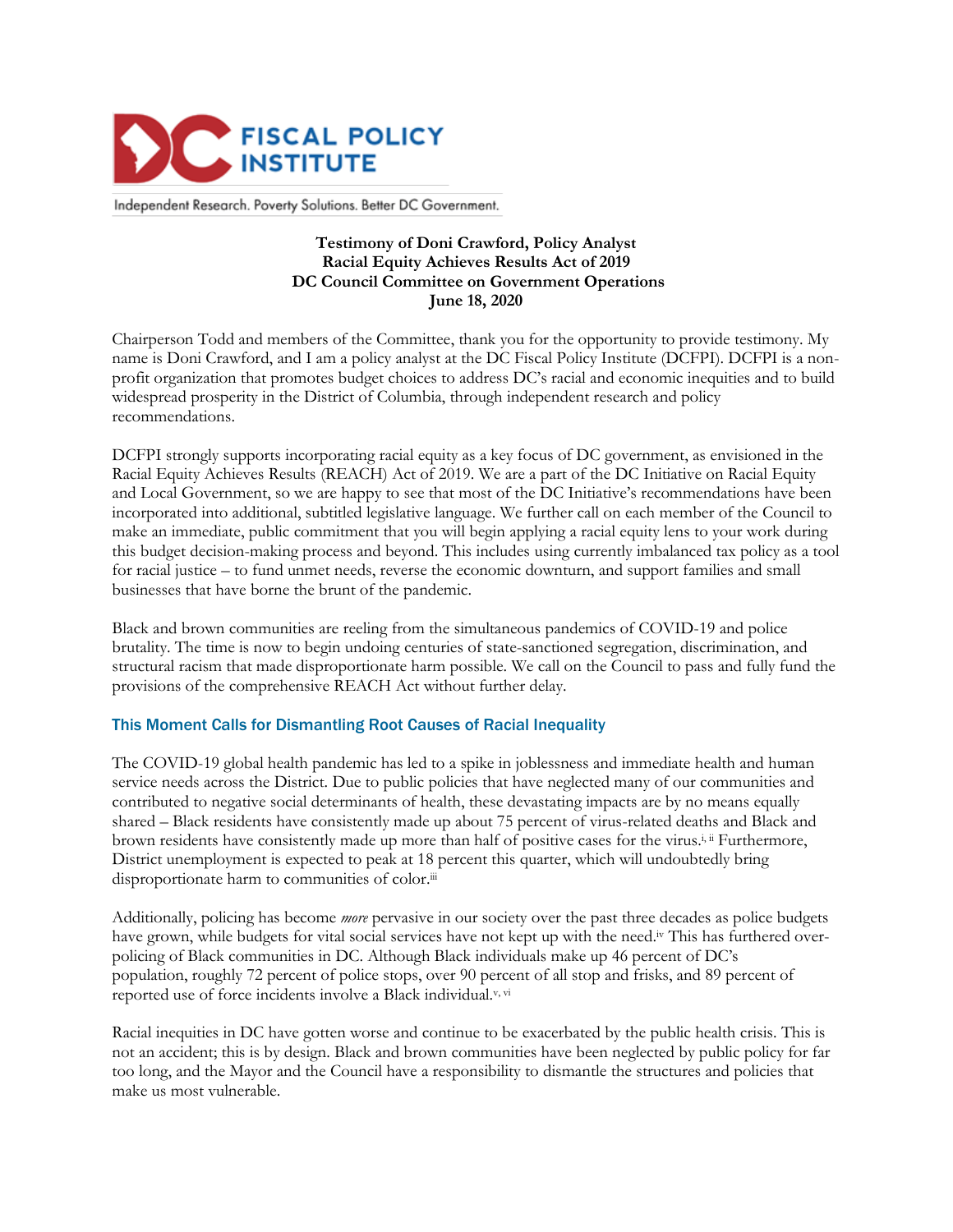## How the REACH Act Begins to Address Racial Inequality in Policy Design and Can Be Bolstered by Centering Tax Policy and Personal Commitment

The REACH Act will promote more equitable governmental policy and practice by:

- **Establishing an Office of Racial Equity that will oversee the development of Racial Equity Impact** Assessments (REIAs) for all permanent bills and resolutions before final approval by Council;
- **•** Developing and providing racial equity training for all District government employees and members of the District's boards and commissions;
- **•** Requiring the Mayor to design and implement a racial equity tool to help District agencies incorporate racial equity into their operations performance-based budgets, programs, policies, rules and regulations;
	- o One of the provisions includes using the tool to develop metrics to measure progress in redressing disparate outcomes based on race, sex, and ethnicity.
- Requiring the Mayor to include a summary of how each proposed budget advances racial equity in the District, reduces disparate outcomes, and allocates resources to addressing equitable outcomes. The Mayor will also be required to include racial equity-related performance measures in the development of every agency's annual performance plans; and,
- An independent public evaluation report on District efforts to achieve racial equity including an analysis of all REIAs.

DCFPI applauds these measures, especially those that center redress and shifts in resources to make racial equity a core responsibility of DC government. We encourage the Council to also advance racial equity using District tax policy. Tax policy has historically been used by white policymakers to set policies that sustained white dominance and extend and cement racial disparities in power and wealth.<sup>vii</sup> In DC, residents making \$60,000 in taxable income a year pay the same income tax rate as those making \$350,000. This is unjust and bad fiscal policy. We must raise revenue through tax policy to protect vital community programs *and* to lay the groundwork for a just recovery that advances racial justice and puts people first.<sup>viii</sup>

The Council does not have to wait until the passage of the REACH Act to start applying a racial equity lens. Our partners at the Consumer Health Foundation have developed guiding questions that can be adapted and asked by each member of the Council during budget deliberations, police oversight, COVID-19 response oversight and emergency resource allocation discussions.ix

Throughout this budget season, it is important to always remember that a return to normal is not enough. For many Black and brown families, a return to normal is a return to deeply entrenched structural inequities, many of which the pandemic has amplified.<sup>x</sup> This moment in time presents an opportunity for our city's leaders to take an equitable approach to our budget, which means asking more from our wealthiest families and laying the groundwork to addressing those inequities.

Thank you for the opportunity to provide testimony.

[Divesting from the Police Can Strengthen the District,](https://www.dcfpi.org/all/how-divesting-from-the-police-can-strengthen-the-district/) DC Fiscal Policy Institute, June 12, 2020.

<sup>&</sup>lt;sup>i</sup> Doni Crawford and Qubilah Huddleston, [The Black Burden of COVID-19,](https://www.dcfpi.org/all/the-black-burden-of-covid-19/) DC Fiscal Policy Institute, April 16, 2020. ii John D. Harden, Marissa J. Lang, and Antonio Olivo, Crowded housing and essential jobs: Why so many Latinos are [getting coronavirus,](https://www.washingtonpost.com/local/latinos-coronavirus/2020/05/25/6b5c882a-946e-11ea-82b4-c8db161ff6e5_story.html) The Washington Post, May 25, 2020.

iii Jeffrey S. DeWitt, [Letter on April 2020 Revenue Estimates,](https://cfo.dc.gov/sites/default/files/dc/sites/ocfo/publication/attachments/April%202020%20Revenue%20Estimate%20Letter%20042020_rev.pdf) Office of the Chief Financial Officer, April 24, 2020. iv Kate Coventry, Doni Crawford, Eliana Golding, Danielle Hamer, Qubilah Huddleston, and Alyssa Noth, [How](https://www.dcfpi.org/all/how-divesting-from-the-police-can-strengthen-the-district/) 

<sup>v</sup> ACLU DC, ACLU Analysis of D.C. Stop-And-Frisk [Data Reveals Ineffective Policing, Troubling Racial Disparities,](https://www.acludc.org/en/news/aclu-analysis-dc-stop-and-frisk-data-reveals-ineffective-policing-troubling-racial-disparities) June 16, 2020.